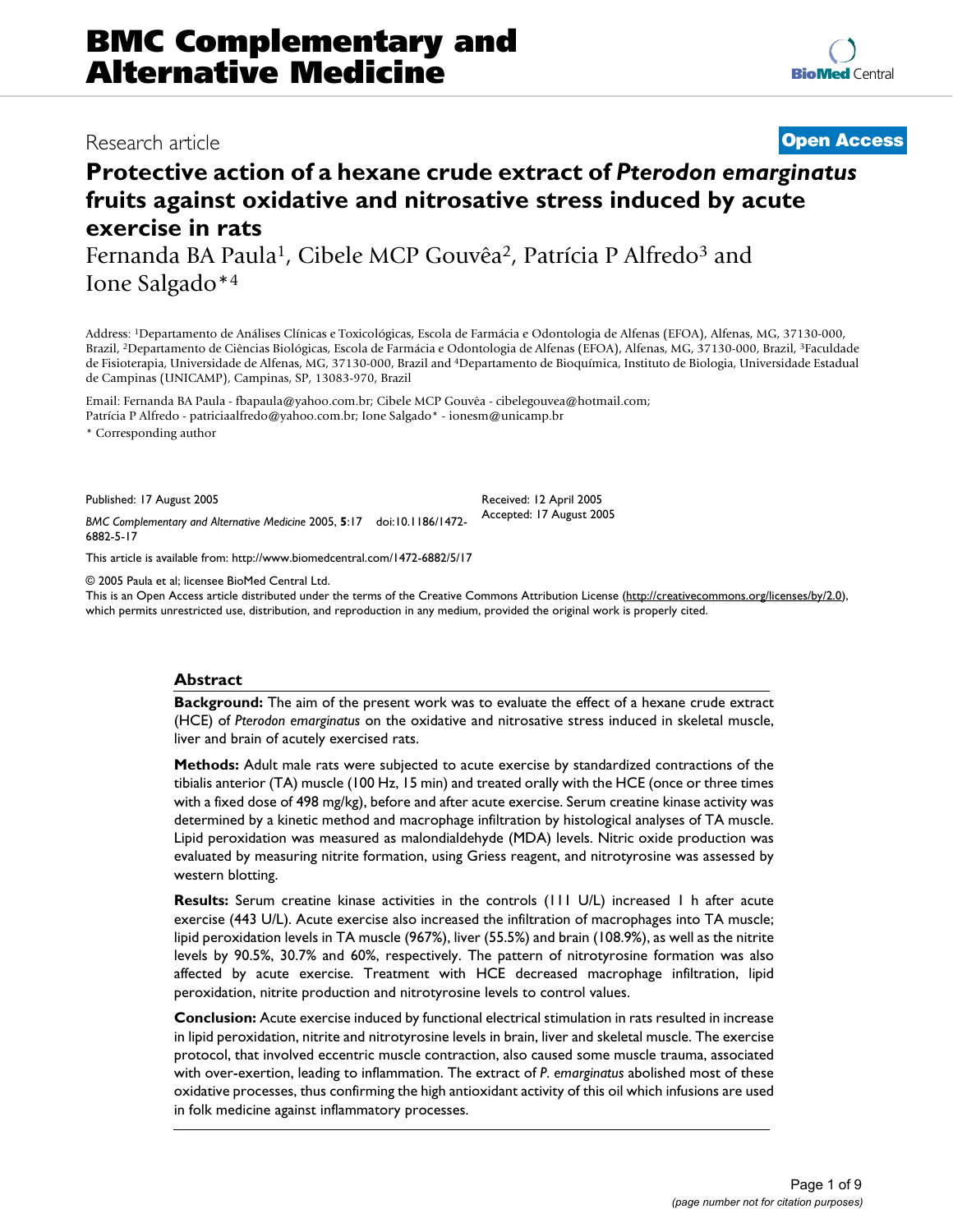## **Background**

Although exercise has salutary effects, strenuous or unaccustomed physical exercise can cause morphological insult to the myocardial and skeletal muscle involved in the activity, as well as to others organs [1]. Tissue damage resulting from acute or chronic exercise ranges from considerable fiber disruption to subcellular damage [2,3]. Such damage may arise from oxidative stress caused by reactive oxygen species (ROS), which elicit different responses, depending on the organ or tissue and its levels of endogenous antioxidant [1]. In response to eccentric contraction-induced muscle damage, neutrophils and macrophages migrate to the site, infiltrate the muscle tissue, activate cytokines, and produce additional ROS [4,5]. These activities may overwhelm the natural antioxidant defenses of the cell and lead to lipid peroxidation and delayed-onset muscle damage [4,5]. Increased levels of lipid peroxidation have been detected after sprint exercise in blood samples from sprint-trained athletes [6] and in the skeletal muscle of rats after sprint and acute exercise [3,5].

Acute exercise also increases nitric oxide (NO) formation and NO synthase (NOS) activity [7,8]. Reid [9] proposed that, in addition to ROS, NO may play an important role in skeletal muscle, and that muscles involved in repetitive contraction may produce sufficient NO to influence the oxidant-antioxidant balance. NO has been implicated in the metabolic control of muscle by its effects on blood delivery, glucose uptake, oxidative phosphorylation, contractility, and excitation-contraction coupling [10]. However, exposure to reactive oxygen and nitrogen species (RONS) may cause lipid peroxidation in cell membranes, which in turn may generate species that damage cell proteins and promote their degradation [11]. These actions may impair the performance, integrity and metabolism of muscle cells [4]. In addition to the increase in lipid peroxidation following acute exercise, the effects of nitration need to be considered, especially since tyrosine nitration is frequently linked to altered protein function during inflammatory conditions [12]. Protein nitration has been suggested to be a final product of the highly reactive nitrogen oxide intermediates(*e.g.* peroxynitrite) formed in reactions between NO and oxygen-derived species such as superoxide. However, Gunther et al. [13] described a mechanism for NO-dependent tyrosine nitration that does not require the formation of highly reactive nitrogen oxide intermediates such as peroxynitrite or nitrogen dioxide. Peroxidases can also oxidize nitrite to nitrogen dioxide radical, which can cause nitration of tyrosine and tyrosine residues in proteins [14].

*Pterodon emarginatus* Vog. (Leguminosae, Papilonaceae), popularly known as sucupira branca, is a native tree species widely distributed throughout central Brazil, in the states of Goiás, Minas Gerais and São Paulo. Sucupira infusions are used in folk medicine for the treatment of rheumatism, sore throats and back-bone problems [15]. *Pterodon* seed oil has cercaricidal activities [16], an acute anti-inflammatory action in rats [17] and an analgesic effect in mice [18]. The seed oil contains diterpenes and furanditerpenes [19]. The most ubiquitous furanditerpene of *P. emarginatus* fruits is 6α,7β-di-hydroxyvouacapan-17β-oic acid [19], the anti-inflammatory activity of which has been evaluated in rodent experimental models of paw edema induced by carrageenin and nystatin [17,20].

Although there have been a number of reports on the antiinflammatory activity of *Pterodon* oil, there has been no investigation of its antioxidant activity. The aim of the present work was to investigate the antioxidant activity and the effect on nitrite production of hexane crude extract of *P. emarginatus* fruits in acutely exercised rats.

## **Methods**

#### *Animals*

The present study is in compliance with the principals and guidelines of the Brazilian Institute for Animal Experimentation (COBEA) and it had institutional ethical approval by the Ethics Committee for Animal Research, Escola de Farmácia e Odontologia de Alfenas/Centro Universitário Federal (Efoa/Ceufe; Permission: 15/04/2004).

Male Wistar rats (270  $\pm$  20 g) were obtained from the Efoa/Ceufe. The rats were housed in a temperature-controlled room on a 12 h light/dark schedule with food and water available *ad libitum*. The rats were allocated to six experimental groups: (1) rested control group; (2) acutely exercised group; (3) rested group treated with *P. emarginatus* hexane crude extract (HCE); (4) acutely exercised group treated with the *P. emarginatus* HCE 0.5 h before exercise, (5) acutely exercised group treated with the *P. emarginatus* HCE 0.5 h after exercise and (6) acutely exercised group treated with three administrations of HCE given at 24 h, 12 h and 0.5 h before exercise. The rats were sacrificed 1 h, 6 h and 48 h after HCE administration (group 3) or after acute exercise (groups 2, 4–6). For the determination of CK levels the rats were sacrificed immediately or 1 h, 6 h and 48 h after exercise. For each treatment, 8–10 rats were used, as specified in the figure legends.

#### *Acute exercise*

The rats were acutely exercised using functional electrical stimulation to produce standardized repetitive activation of the fast tibialis anterior (TA) muscle, according to Matsuura et al. [21] with modifications. Briefly, the animals were boxed and two square electrodes (1 cm2) were then fixed on the skin of their right legs at proximal and distal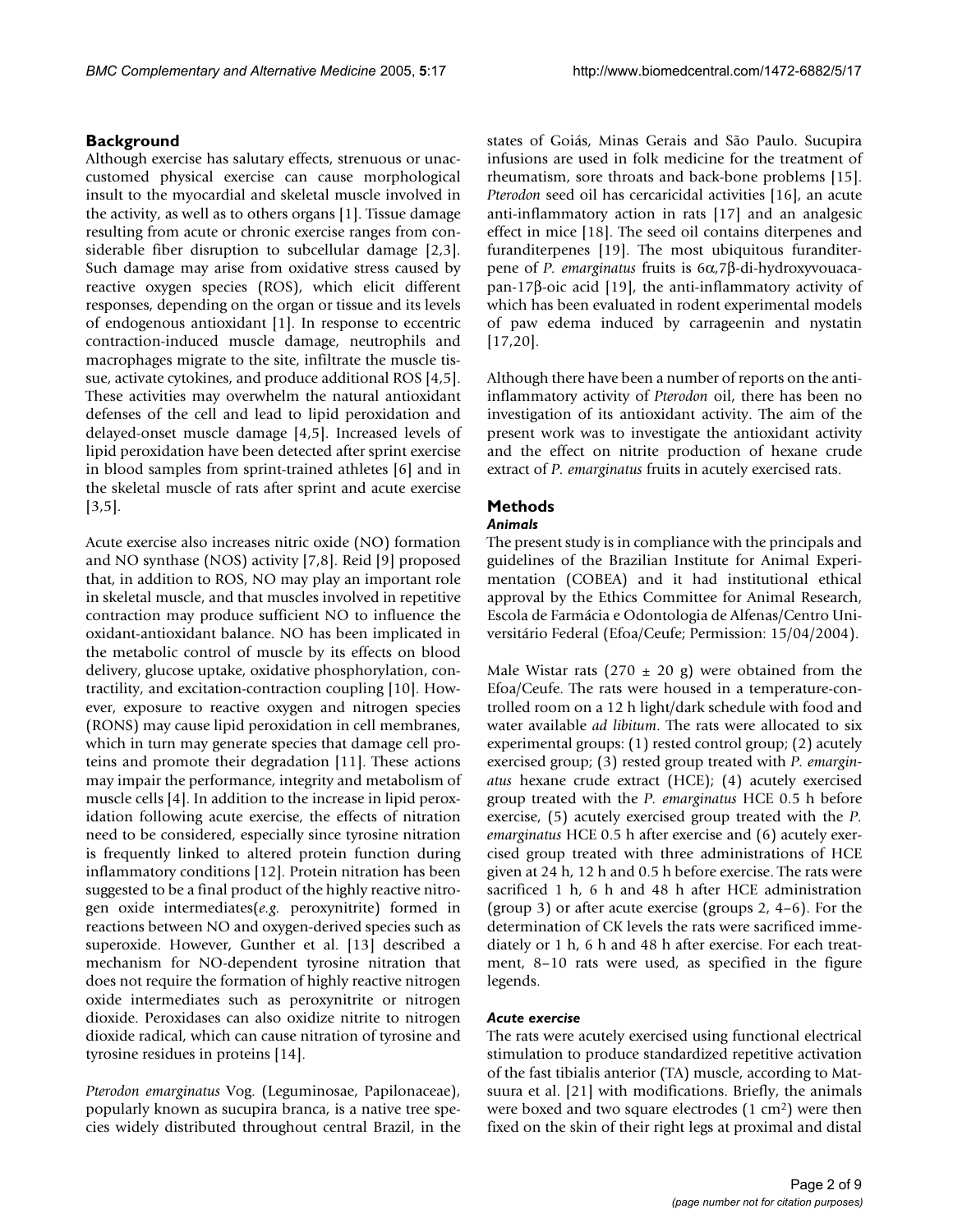ends of the TA muscle. TA muscle was stimulated electrically (Neurodyn II-Ibramed) through an electrode with 10 s square wave biphasic pulses and interpulse intervals of 10 s of 5 V for 10 min. Stimulation frequency was 100 Hz, with an on-off ratio of 1:1.

#### *Plant extract preparation and administration to rats*

*Pterodon emarginatus* Vog. fruits were harvested in the state of Minas Gerais, Brazil. A crude hexane extract (HCE) was prepared according to Carvalho et al. [20]. Briefly, the fruits were ground in the presence of hexane using an industrial blender and then placed in a percolator at room temperature and successively washed with hexane. The extraction liquid was collected, filtered and concentrated by rotatory evaporation under reduced pressure. The resulting HCE had an oily characteristic and a density of 0.98 g/mL and was administered orally (by gavage) to the rats, in one or three doses at 498 mg/kg each.

## *Serum creatine kinase (CK) activity and lactate level determinations*

Blood samples were obtained by cardiac punction from anesthetized rats either before or after the acute exercise. The serum CK activity was determined by a colorimetric assay (CK-NAC kit, Bayer), at 340 nm, and was expressed in U/L, where 1 U resulted in the phoshorylation of 1 mmol of creatine per min at 25°C. Serum lactate concentrations were determined by a colorimetric assay at 550 nm, using lactate oxidase [22].

#### *Histological analysis*

The tibialis anterior (TA) muscle was removed from all rats and fixed in 4% ( $v/v$ ) formalin, embedded in paraffin, cut longitudinally into  $5 \mu m$  sections and stained with hematoxylin-eosin. The density of macrophages and the extent muscle fiber damage were estimated by point counting morphometry, using 15 randomly selected fields of 0.625 mm2 per section.

#### *Measurement of TBARS in brain, liver and TA muscle*

As an index of oxidative damage, lipid peroxidation was evaluated by using the level of thiobarbituric acid-reactive substances (TBARS) test [23]. Brain, liver and TA muscle were homogenized in four volumes of 0.1 M phosphate buffered saline (PBS) and centrifuged at 3,000 *g*, 4°C, for 10 min. Aliquots (0.5 ml) of each homogenate were mixed with 0.5 mL of a solution containing 2% thiobarbituric acid, 0.5 mL of 25% HCl and 45 µL of 2% BHT (butylated hydroxytoluene). The mixtures were heated at 95°C for 10 min and then centrifuged. The supernatant was transferred to a quartz cuvette and the absorption was measured at 532 nm. The absorption values were transformed into concentrations of MDA using 1,1,3,3-tetraethoxypropane (TEP) as standard.

#### *Determination of nitrite in brain, liver and TA muscle*

Nitrite is a stable end product of NO, and its concentration was determined by the Griess method [see [24]]. Brain, liver and TA muscle were homogenized in four volumes of 30 mM Tris-HCl buffer, pH 6.8, containing 5 mM EDTA, 250 mM sucrose, 30 mM KCl, 2% β-mercaptoethanol, PMSF (100 µg/mL), benzamidine (5 µg/ml), aprotinin (2  $\mu$ g/mL) and leupeptin (2  $\mu$ g/mL), and then centrifuged (12,000 × *g*, 4°C, 15 min). Protein concentrations were determined by the Coomassie blue dye-binding method [25] using bovine serum albumin as standard. Aliquots (1.0 mL) of the homogenates were removed and diluted with 1.0 mL of Griess reagent (1% sulphanilamide, 2% phosphoric acid and 0.1% naphthyl ethylene diamine dihydrochloride). The absorbance of the chromophore formed during diazotization of the nitrite with sulphanilamide and subsequent coupling with naphthylethelene diamine was measured at 545 nm. Appropriate blanks and controls were run in parallel.

#### *Western blotting analysis*

Aliquots (30 µg) of protein from brain, liver and TA muscle were run on 9% gels using sodium dodecyl sulfatepolyacrylamide gel electrophoresis and were electrophoretically transferred overnight, at 4°C, to nitrocellulose membranes in 20 mM Tris, 192 mM glycine and 20% methanol. The membranes were blocked for 1 h at 4°C in Tris-buffered saline containing 30% Tween 20 and 50% Triton X-100 (TBSTT) with 1% BSA. The blots were then incubated for 2 h with anti-nitrotyrosine antibody (1:1000) (Sigma) in TBSTT with 1% BSA at room temperature. The membranes were washed five times in TBSTT with 0.1% BSA, and incubated for 1 h with peroxidaseconjugated anti-goat IgG (1:2500) (Amersham) in TBSTT with 1% BSA at room temperature. The blots were again washed five times in TBSTT with 0.1% BSA and then visualized using an Enhanced Chemiluminescence (ECL) detection system (Amersham) [26].

#### *Statistical analysis*

The results were expressed as the means  $\pm$  SE of the number of measurements (independent experiments) shown. Statistical comparisons were done using ANOVA and the Tukey-Kramer test, with *P*<0.05 indicating significance.

## **Results**

#### *Acute exercise increases serum creatine kinase activity*

Serum creatine kinase (CK) activity increased in exercised rats. Maximum CK activity was seen 1 h after acute exercise and remained elevated for up 48 h after exercise (Fig. 1). The serum lactate concentration also increased in the exercised rats (75.36  $\pm$  1.48 mg/dL, n = 8) when compared to the controls  $(54.67 \pm 3.06 \text{ mg/dL}, n = 8)$ .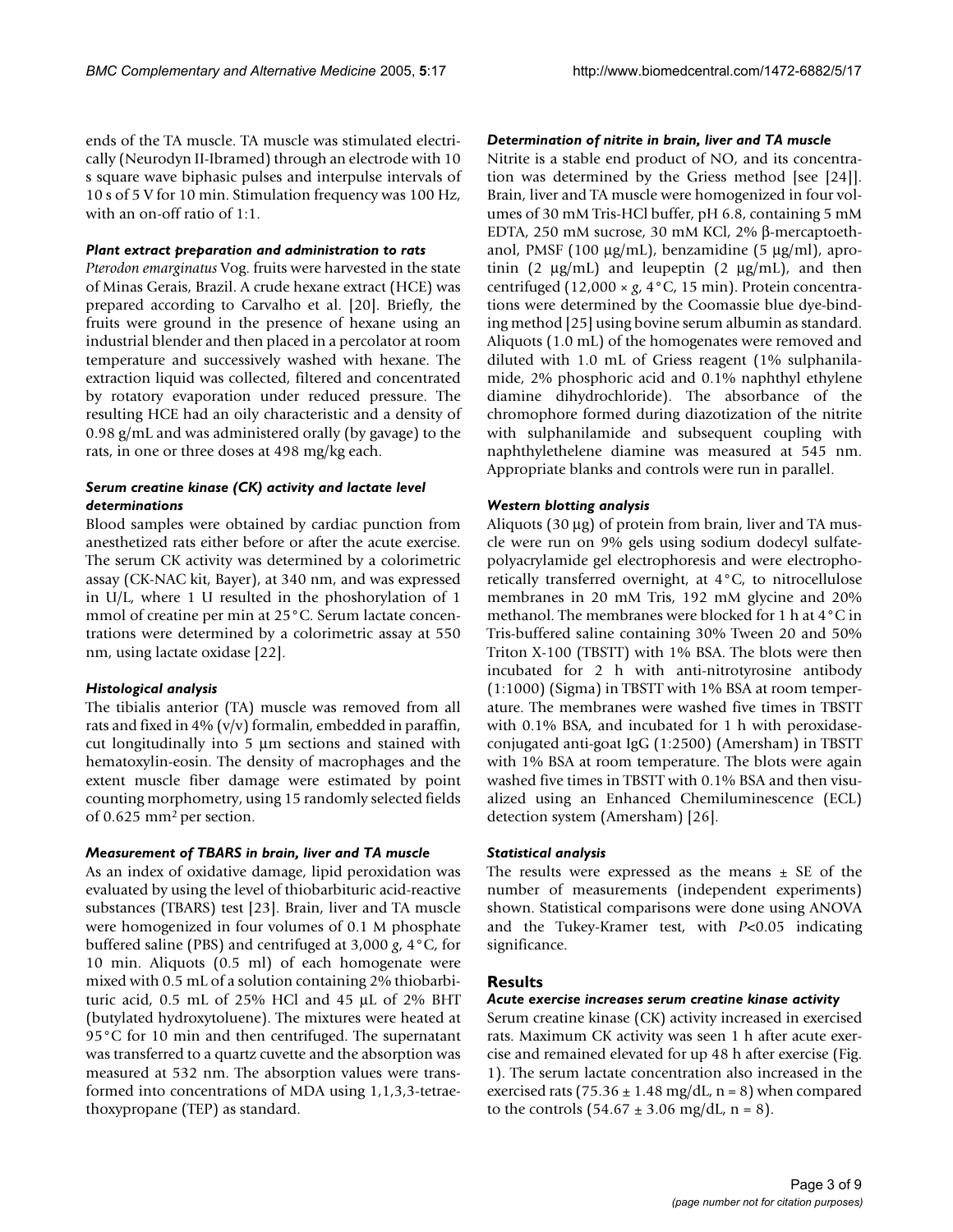

**Effect of acute exercise on serum creatine kinase (CK) activity**. The CK levels were determined in rested control and after acute exercise, at the indicated times. The results are the mean  $\pm$  SE of 8-10 rats per treatment. Significance was determined with one-way ANOVA followed by the Tukey-Kramer test. Columns with different letters differed significantly ( $p < 0.05$ ).

## *HCE reduces macrophage infiltration in TA muscle induced by acute exercise*

As shown in Fig. 2, intense exercise increased the infiltration of macrophages into the tibialis anterior (TA) muscle. Higher density was already observed 6 h after exercise and after 48 h it was still elevated. For our study, we have chosen an exercise protocol that involved a polymetric (eccentric) muscle component. Untrained exercised rats therefore experience both oxidative and polymetric stress, with the latter causing some muscle trauma, associated with over-exertion, leading to inflammation. Oral administration of the HCE alone did not affect the density of macrophages in TA muscle. However, the increased density of macrophages, seen in TA muscle of acutely exercised rats was significantly reduced, when the HCE was administered 0.5 h before or 0.5 h after acute exercise. When the HCE was administered 0.5 h after acute exercise, cell density of macrophages reduced to almost control values 48 h after exercise indicating its effectiveness against the delayed-onset of muscle trauma.

## *HCE reduces lipid peroxidation in TA muscle, brain and liver induced by acute exercise*

Lipid peroxidation, evaluated by TBARS formation (MDA), was assessed in brain, liver and tibialis anterior muscle. Lipid peroxidation increased after acute exercise in all of the tissues analyzed (Fig. 3A). The highest TBARS formation was seen in TA muscle, with an increase of



## Figure 2

**Effect of HCE (498 mg/Kg), administrated orally to acute exercised rats, on the density of macrophages in the tibialis anterior muscle**. The number of cells per 0.625 mm2 area was determined in muscles of rested control rats (1); acutely exercised rats (2); rested rats treated with HCE (3); acutely exercised rats treated with HCE 0.5 h before exercise (4) and acutely exercised rats treated with HCE 0.5 h after exercise (5). The number of cells was determined at 6 h (A) and 48 h (B) after acute exercise. Each column shows the mean  $\pm$  SE of 15 randomly selected fields of 8–10 rats. Significance was determined with one-way ANOVA followed by the Tukey-Kramer test. Columns with different letters differed significantly ( $p < 0.05$ ).

967%, followed by brain (109%) and liver (55.5%). The time at which maximum lipid peroxidation was seen after exercise differed among the tissues – 48 h in brain and 6 h in liver and TA muscle. In TA muscle, the MDA levels were still elevated after 48 h (Fig. 3A).

Based on the results shown in figure 3A, we studied the effects of the HCE on lipid peroxidation in TA muscle 6 h and 48 h after acute exercise. In brain and liver, the effects of HCE were analyzed at 48 h and 6 h after acute exercise, respectively. The effect of HCE on lipid peroxidation was assessed by administering the extract 0.5 h before and 0.5 h after acute exercise. These treatments completely decreased lipid peroxidation in brain and liver tissues (Fig. 3B). However, in TA muscle, the HCE was effective in reducing lipid peroxidation only 48 h after acute exercise; the levels of MDA were still elevated 6 h after acute exercise (Fig. 3C). Then we examined the effect of three administrations of a fixed dose (498 mg/Kg) of HCE given 24 h, 12 h and 0.5 h before acute exercise. This protocol significantly reduced the TBARS in TA muscle 6 h after exercise (Fig. 3C), indicating that this treatment was more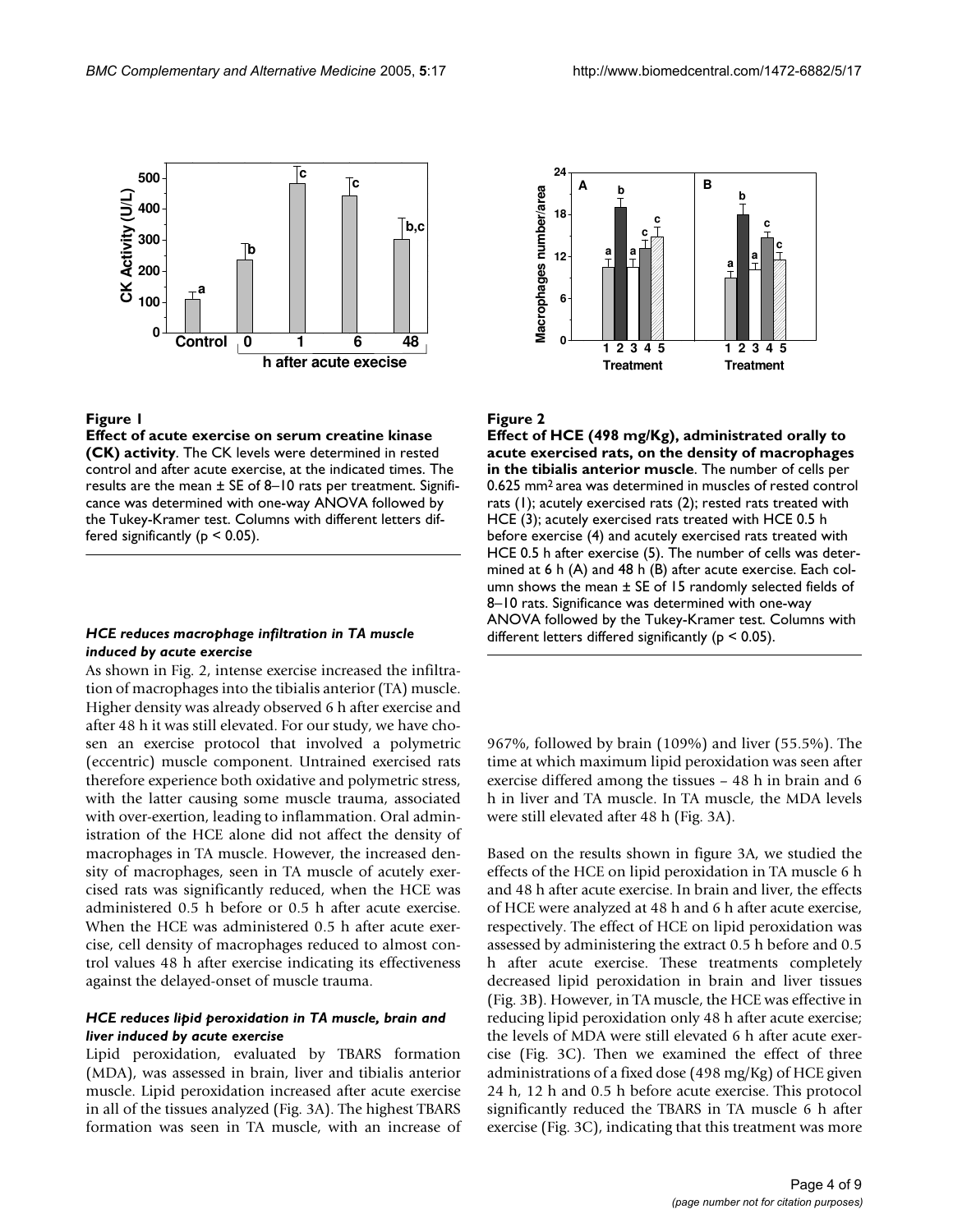

**Effect of the HCE from** *P. emarginatus* **on brain, liver and TA muscle lipid peroxidation after acute exercise**. (A) TBARS were determined in tissue homogenates of rested control rats and 1 h (Exer 1 h), 6 h (Exer 6 h) and 48 h (Exer 48 h) after acute exercise. TBARS were determined in brain and liver (B) and in TA muscle (C) homogenates of rested control rats (1); acutely exercised rats (2); rested rats treated with HCE (3); acutely exercised rats treated with HCE 0.5 h before exercise (4), acutely exercised rats treated with HCE 0.5 h after exercise (5) and acutely exercised rats treated with HCE 24, 12 and 0.5 h before exercise (6). TBARS levels were estimated at 48 h (brain), 6 h (liver) and 6 h and 48 h (TA muscle) after exercise, as indicated. Each column shows the mean  $\pm$  SE of 8–10 rats. Significance was determined with one-way ANOVA followed by the Tukey-Kramer test. Columns with different letters differed significantly ( $p < 0.05$ ).

effective in reducing the lipid peroxidation induced by acute exercise in TA muscle, when compared with a single treatment protocol.

## *HCE reduces nitric oxide levels in TA muscle, brain and liver increased by acute exercise*

As shown in Fig. 4A, the basal nitrite concentration in TA muscle was seven and six times greater than in brain and liver, respectively. Despite this difference, acute exercise increased the nitrite production by 60.0%, 30.7% and 90.5% in brain, liver and TA muscle, respectively. The maximum nitrite levels in brain, liver and TA muscle were observed 48 h, 6 h and 1 h after exercise, respectively (Fig. 4A). When HCE was administered 0.5 h before or 0.5 h after acute exercise, the nitrite production decreased to basal levels in all of the tissues (Fig. 4B). The effects of the HCE on nitrite production were assessed at 1 h (TA muscle), 6 h (liver) and 48 h (brain) after exercise because at those times we found the maximal nitrite production in the respective tissues (Fig. 4A). The effect of HCE was similar, regardless of whether it was administered three times or only once (data not shown).

## *HCE prevents nitration of brain and muscle proteins increased by acute exercise*

Western blot analysis using an antibody specific for nitrotyrosine revealed different staining patterns for brain (48 h after exercise), liver (6 h after exercise) and TA muscle (1 h after exercise) that were consistent with the nitration of one or more tyrosine residues on proteins (Fig. 5). In the brain, two more bands (66 and 51 kDa) were detected in the exercised rats. The administration of three doses of HCE (498 mg/kg each), given 24 h, 12 h and 0.5 h before acute exercise, prevented the formation of these bands, indicating that the extract prevented exercise-induced nitrotyrosine formation in the brain. In liver, no nitrotyrosine was detected in the control or HCE administered rats, but in exercised rats three bands (66, 55 and 45 kDa) were evident and the treatment with HCE did not prevent nitrotyrosine formation in this tissue. In TA muscle, a triplet band pattern and a band of 66 kDa were seen in the control. These bands were less intense in the HCE administered rats. The exercised rats showed an intense band at 97 kDa, in addition to the 66 kDa band and the triplet. In TA muscle from HCE-exercised rats, labeling of the 97 kDa was abolished and the intensity of the triplet decreased, indicating that the extract prevented nitrotyrosine formation. The 97 kDa band can be related to phagocyte activity in the TA muscle.

## **Discussion**

In this work we examined the effects of an HCE from *Pterodon emarginatus* on the oxidative and nitrosative stress induced by acute exercise. Whereas a large number of studies have tested the effects of vitamins and minerals in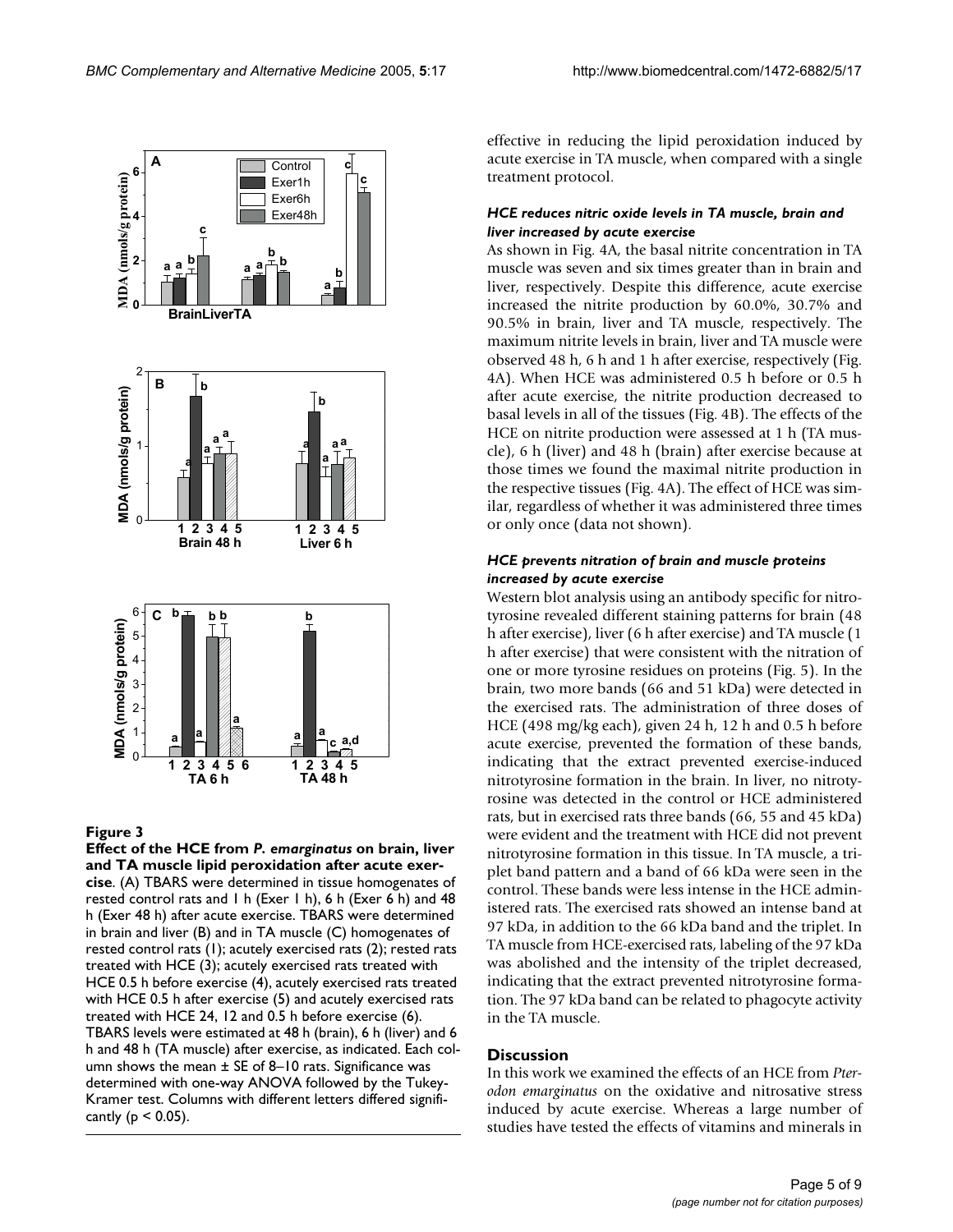

**Effect of the HCE from** *P. emarginatus* **on nitrite levels in brain, liver and TA muscle after acute exercise**. (A) Nitrite levels were estimated by the Griess reaction in tissue homogenates of rested control rats and at 1 h (Exer 1 h), 6 h (Exer 6 h) and 48 h (Exer 48 h) after exercise. (B) Nitrite was determined in tissue homogenates of rested control rats (1); acutely exercised rats (2); rested rats treated with HCE (3); acutely exercised rats treated with HCE 0.5 h before exercise (4) acutely exercised rats treated with HCE 0.5 h after exercise (5). Nitrite levels were estimated at 1 h (TA muscle), 6 h (liver) and 48 h (brain) after exercise. Each column shows the mean  $\pm$  SE of 8–10 rats. Significance was determined with one-way ANOVA followed by the Tukey-Kramer test. Columns with different letters differed significantly ( $p < 0.05$ ).

preventing oxidation in exercise, there is little information on the effect of plant extracts on lipid peroxidation and nitric oxide formation during acute exercise.

An increase in serum CK and in neutrophil and macrophage infiltration after acute exercise has been reported in humans and animals [27-29]. However, there is controversy about the relationships between CK kinetics and the time at which the most prominent muscle cell damage occurs. The degree of muscle damage is considered to be proportional to muscle loading [4]. Our results showed that CK activity increased after acute exercise, with maximum activity after 1 h and remained elevated for at least 48 h. The number of inflammatory cells increased after 6 h and also persisted for more than 48 h. The HCE prevented the muscle fiber damage induced by electrical stimulation, regardless of whether it was given before or after the acute exercise, and this was reflected in the decrease in macrophage density in the HCE administered rats.

Acute exercise induced the lipid peroxidation in all of the tissues studied, although there were differences in the kinetics of lipid peroxidation among the tissues. These differences have previously been described and it appears to be dependent on factors such as oxygen consumption, oxidant susceptibility and the activation of antioxidant enzymes and other repair systems [1]. Increased levels of lipid peroxidation have also been detected in the skeletal muscle of rats after acute [3] and long-term submaximal [4] exercise. However, supramaximal exercise may produce more ROS and be more damaging. In fact there is a larger increase in TBARS after high-intensity exercise in which lactate production is substantial when compared with moderate-intensity exercise [3,30]. Moreover, a significant relationship between the plasma lactate concentration and lipid peroxidation during progressive incremental exercise has been reported [31]. In agreement with this, lactate increases hydroxyl radical generation by the Fenton reaction resulting in lipid peroxidation [32]. Thus, the increase in lactate concentration seen here after acute exercise could account for the increase in TBARS levels detected in skeletal muscle.

The TBARS also increased in liver after 6 h and in brain after 48 h of acute exercise. In contrast, Kayatekin et al. [33] found that TBARS levels in the liver were unchanged after acute sprint exercise. Part of the reason for these contradictory findings could be attributed to the use of different types and intensities of exercise.

Our results also showed that lipid peroxidation induced by acute exercise were markedly higher in brain than in liver. In fact brain tissue has high content of oxidizable substrates, such as polyunsaturated fatty acids, poor catalase activity and low iron-binding capacity making it particularly prone to oxidative stress damage [1].

Although the HCE from *P. emarginatus* reduced TBARS formation in all of the tissues, it was most effective in TA muscle when administered at three different times before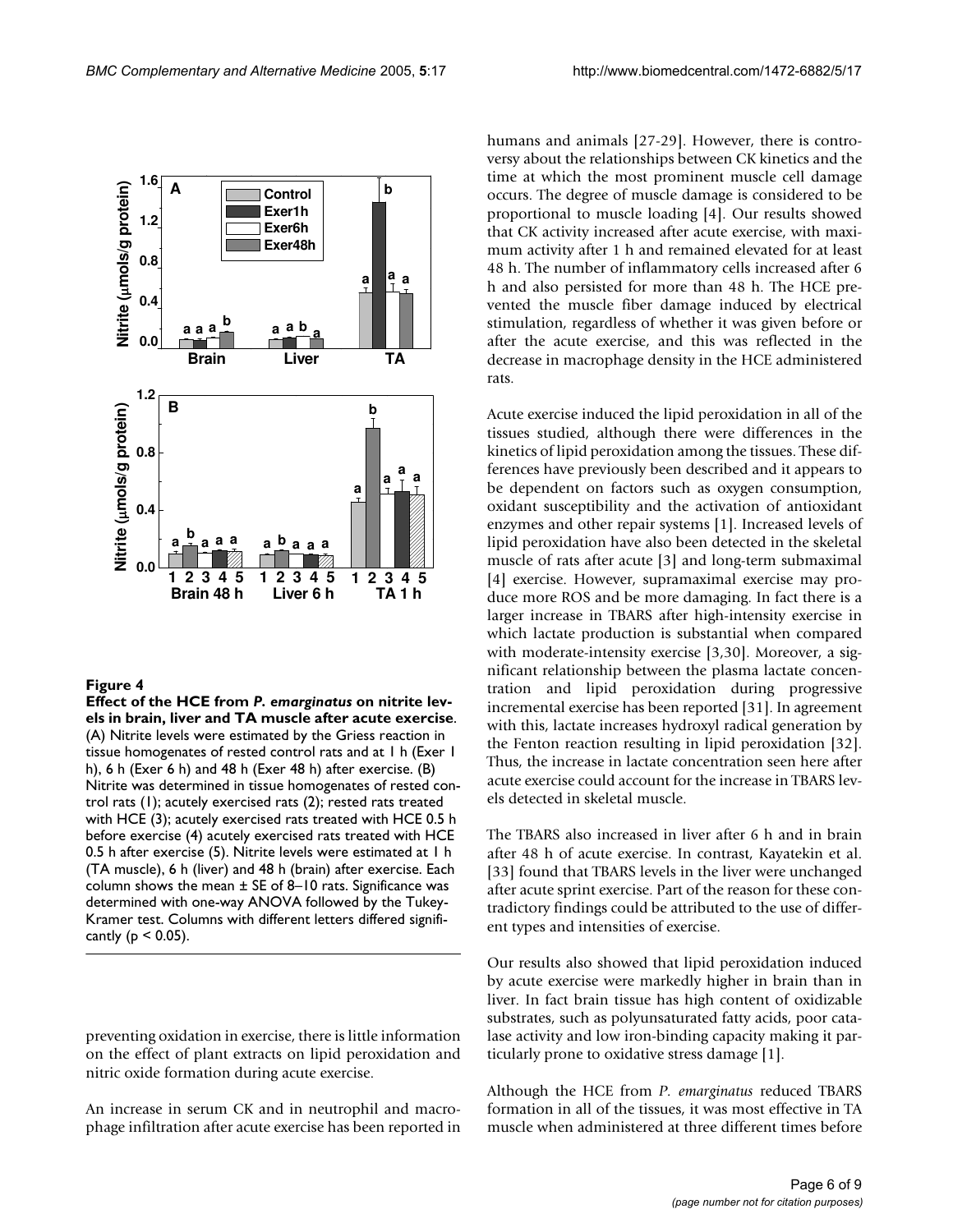

**Western blot analysis for nitrotyrosine formation in brain, liver and TA muscle**. M, molecular mass markers. Lane 1, rested control rats. Lane 2, rested control rats treated with HCE. Lane 3, acutely exercised rats. Lane 4, acutely exercised rats treated with HCE 24, 12 and 0.5 h before acute exercise. Nitrotyrosine formation was analyzed at 1 h (TA muscle), 6 h (liver) and 48 h (brain) after exercise. The results are representative of three independent experiments.

exercise. Thus, the decrease in MDA levels seen after administration of the HCE indicates that the extract has antioxidant activity. The higher level of HCE needed to prevent lipid peroxidation in TA muscle agreed with the greater levels of lipid peroxidation seen in this organ after electrical stimulation.

Nitrite is a stable metabolite of NO and can be used as an indicator of the overall formation of NO *in vivo*. Increased nitrite levels as a result of increased NOS activity have been observed in skeletal muscle after contractile activity [34]. In our study, acute exercise increased the nitrite levels in all of the tissues. In TA muscle, an increase on nitrite production and lipid peroxidation occurred within 1 h after acute exercise. However, in brain and liver, the increase in the levels of nitrite occurred at 48 h and 6 h after acute exercise, respectively and the lipid peroxidation increased after 6 h in the brain and liver. These findings indicate that despite the differences in time response of the organs to acute exercise, all of them suffered oxidative and nitrosative stress. Additionally, trauma caused by acute exercise in muscle was shown to be transferable to other organs. However, the highest levels of these compounds were detected in TA muscle, probably because it was the direct site of injury.

Our results also show that the basal nitrite level in TA muscle was five times greater than in brain and liver. This could be partly explained by the fact that skeletal muscle has a relatively high NOS activity compared with other organs [35]. Acute exercise increases NOS activity [8] and thus NO formation [7] in muscle. The increased nitrite formation seen after exercise could be mediated by increased intracellular calcium content of muscle fibers during contraction, which would activate NOS. Consistent with this is the observation that both of the constitutively expressed isoforms of NOS (eNOS and nNOS) require calcium as a cofactor for activation [36], and there is evidence that extracellular calcium may also enhance NOS activation during increased loading [37]. Thus, as calcium enters the sarcoplasm, not only does it induce muscle contraction, but it also activates calcium-dependent, constitutively expressed isoforms of NOS.

The HCE reduced nitrite production in TA muscle when administered before or after acute exercise. The extract was also effective in liver and brain tissues, where it decreased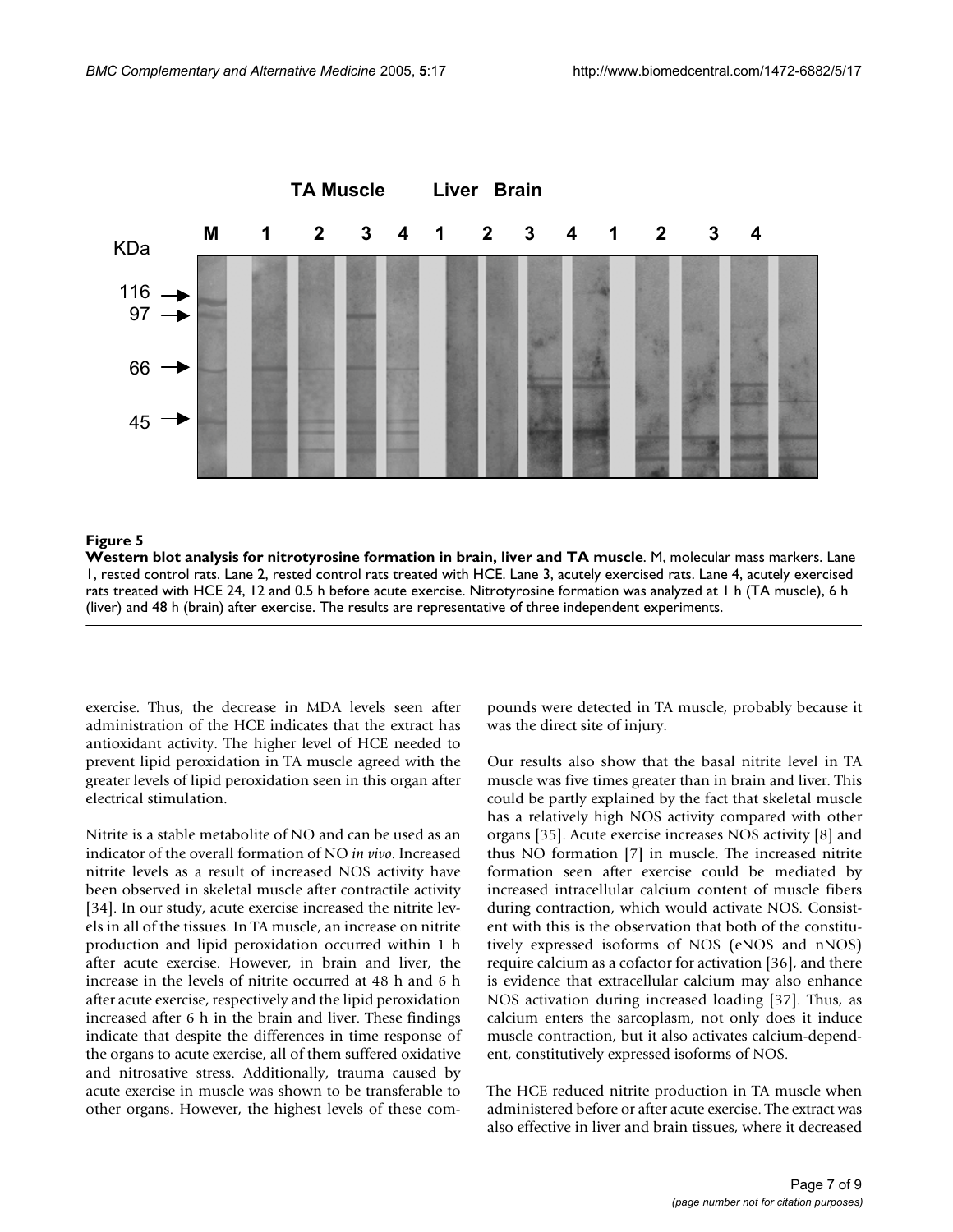the nitrite formation induced by acute exercise. Our results for lipid peroxidation and nitrite formation agree with previous reports, indicating that the rate of NO production in rat liver is similar to the rate of superoxide anion production [38].

Determination of the protein nitrotyrosine content is frequently used to detect oxidative damage to tissues. Protein nitration has been suggested to be a final target of highly reactive nitrogen oxide intermediates (e.g. peroxynitrite) formed in reactions between NO and oxygen-derived species such as superoxide. Since NO is made by a variety of cell types, the opportunity for the formation of a tyrosine iminoxyl free radical exists in any protein in which tyrosyl radical formation occurs [13]. Additionally, myeloperoxidase and peroxidase can also oxidize nitrite to nitrogen dioxide radicals, which can participate in the nitration of tyrosine residues in protein [14]. Western blotting showed more than one band of nitrotyrosine in proteins in all of the tissues analyzed. Acute exercise increased nitrotyrosine formation in the tissues and HCE prevented the nitration of brain and skeletal muscle proteins. The reduction in nitrite levels and nitrotyrosine formation by HCE indicated that the extract prevented the production of reactive nitrogen species generated from the activity of NOS after acute physical exercise. In liver the HCE had no effect on protein nitration suggesting that, at least, part of the RNS formation and protein nitration in muscle are linked to phagocyte activity. As the HCE presented anti-inflammatory activity, it seemed also to prevent the secondary oxidative damage, caused by activated phagocytes.

The antioxidant action of the HCE could be partly explained by its terpene and phenol content [19]. Studies of the inhibition of lipid peroxidation have demonstrated a role of terpens and phenols [39,40]. Phenolic compounds have a high reactivity towards lipid peroxyl radicals and are thus able to interact with ROS to interrupt the propagation of lipid peroxidation [40]. Di Mascio et al. [41] showed that furan diterpenes isolated from an alcoholic extract of Pterodon sp had a high capacity to quench oxygen singlets but not to scavenge oxyradicals since the extract did not inhibit microssomal lipid peroxidation. A diterpene isolated of the plant *Salvia miltiorrhiza* was shown to inhibit lipid peroxidation in rat kidney and brain homogenates, and its activity was attributed to the presence of the furan ring in its structure [39]. In mouse brain, plant extracts containing polyphenols inhibited NMDA-induced lipid peroxidation and restored the glutathione levels [42].

Recently, nNOS was found to accommodate phenolic substituted compounds in its active site, indicating that such substances could act as inhibitors of nNOS and also as antioxidants [43]. Since the HCE contains phenolic constituents, this could explain the ability of the extract to inhibit nitrite formation in brain and muscle homogenates.

## **Conclusion**

In conclusion, acute exercise induced by functional electrical stimulation in rats resulted in increase in TBARS, nitrite and nitrotyrosine levels in brain, liver and skeletal muscle and macrophage infiltration in muscle fibers. The HCE of *P. emarginatus* abolished most of these oxidative processes, thus providing for a high antioxidant and antiinflammatory action against acute exercise. Despite the well-documented protective role of plant antioxidant substances and their ability to protect against the deleterious effects of oxidation, most studies have examined the antioxidant effect of only one class of compound or of an isolated compound, mainly *in vitro*. Our results showed that a crude extract of *P. emarginatus* had anti-inflammatory, antioxidant and anti-nitrosative activities *in vivo* in various organs following acute exercise. Crude plant homogenates are generally less expensive to obtain and more accessible to the population than an isolated compound. Thus, our results support the beneficial effects of the *Pterodon* extract used popularly, and suggest its potential use in humans as a therapeutic agent against oxidative damage.

## **Competing interests**

The author(s) declare that they have no competing interests.

## **Authors' contributions**

FBAP carried out all of the experiments and participated in the drafting of the manuscript, PPA participated in the experiments of histological analysis, CMCPG supervised the work of FBAP and PPA, participated in the design drifting of the manuscript and IS coordinated the study and drafted the manuscript. All authors read and approved the final manuscript.

## **Acknowledgements**

This work was partly supported by the Fundação de Amparo à Pesquisa do Estado de São Paulo (FAPESP) and by research fellowships from the Conselho Nacional de Desenvolvimento Científico e Tecnológico (CNPq) and Coordenação de Aperfeiçoamento de Pessoal de Nível Superior (CAPES).

## **References**

- 1. Liu J, Yeo HC, Övervik-Douki E, Hagen T, Doniger SJ, Chyu DW, Brooks GA, Ames BN: **Chronically and acutely exercised rats: biomarkers of oxidative stress and endogenous antioxidants.** *J App Physiol* 2000, **89:**21-28.
- 2. Davies KJ, Quintanilha AT, Brooks GA, Packer L: **[Free radicals and](http://www.ncbi.nlm.nih.gov/entrez/query.fcgi?cmd=Retrieve&db=PubMed&dopt=Abstract&list_uids=6291524) [tissue damage produced by exercise.](http://www.ncbi.nlm.nih.gov/entrez/query.fcgi?cmd=Retrieve&db=PubMed&dopt=Abstract&list_uids=6291524)** *Biochem Biophys Res Commun* 1982, **107:**1198-1205.
- 3. Alessio HM, Goldfarb AH: **[Lipid peroxidation and scavenger](http://www.ncbi.nlm.nih.gov/entrez/query.fcgi?cmd=Retrieve&db=PubMed&dopt=Abstract&list_uids=3378967) [enzymes during exercise: adaptive response to training.](http://www.ncbi.nlm.nih.gov/entrez/query.fcgi?cmd=Retrieve&db=PubMed&dopt=Abstract&list_uids=3378967)** *J Appl Physiol* 1988, **64:**1333-1336.
- 4. Sacheck J, Blumberg J: **[The role of vitamin E and oxidative stress](http://www.ncbi.nlm.nih.gov/entrez/query.fcgi?cmd=Retrieve&db=PubMed&dopt=Abstract&list_uids=11684385) [in exercise.](http://www.ncbi.nlm.nih.gov/entrez/query.fcgi?cmd=Retrieve&db=PubMed&dopt=Abstract&list_uids=11684385)** *Nutrition* 2001, **17:**809-814.